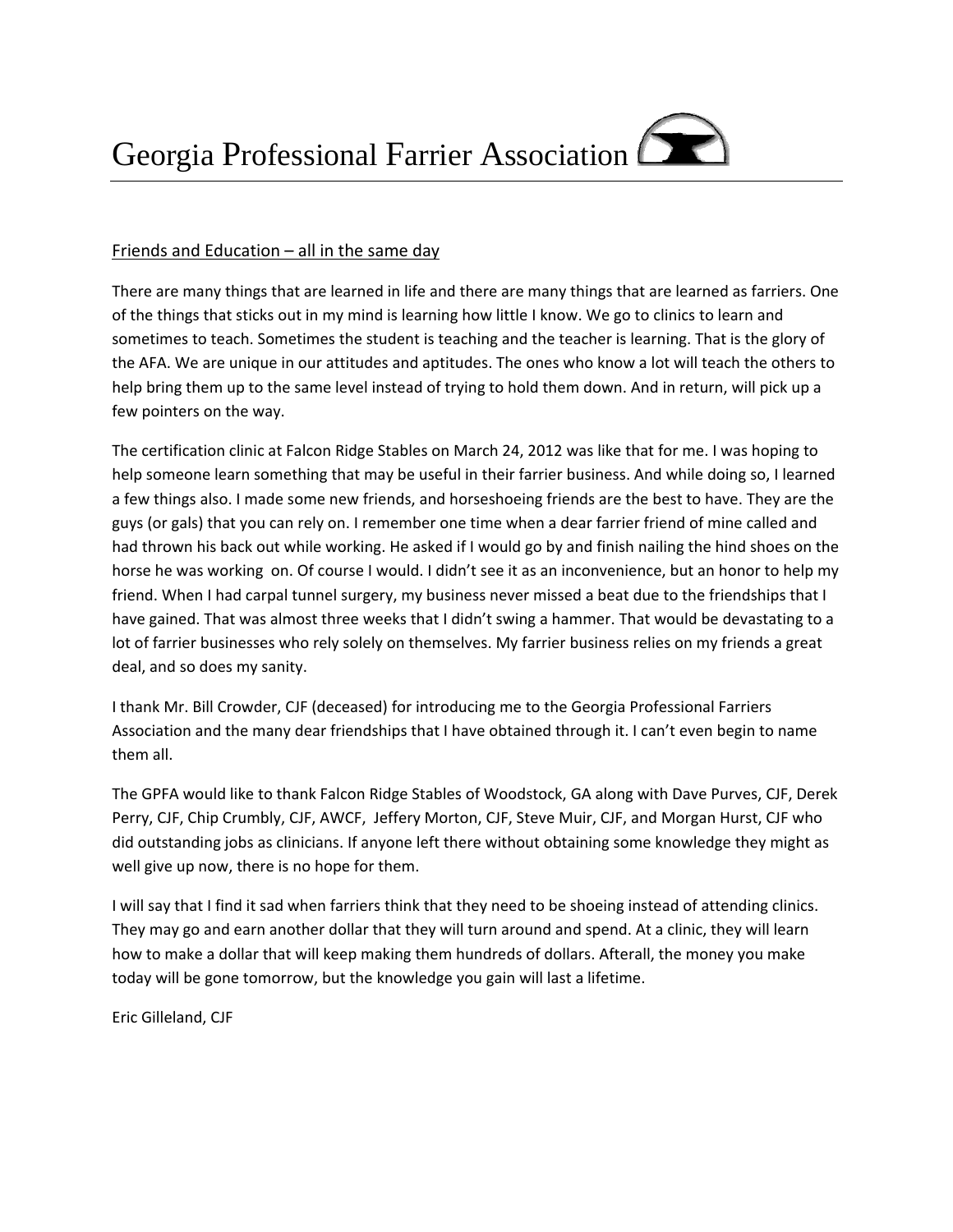# **Pre‐certification day**



The arena at Falcon Ridge Farm.

Chip Crumbly CFJ, AWCF showing the right way.





Derek Perry CJF and Lee Griffin CF closely watching Jason Dover CF.



Lucas Gilleland CF and his good work.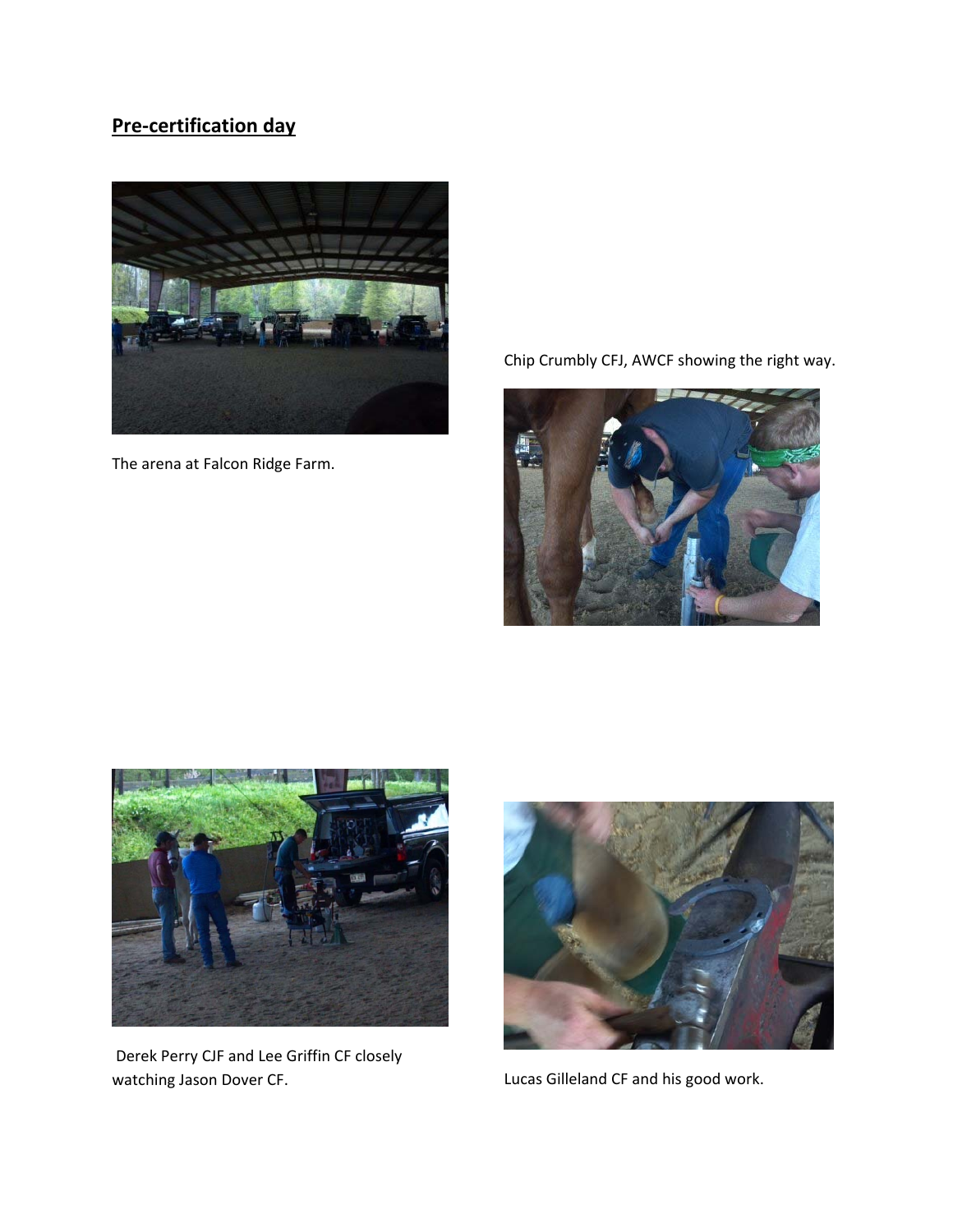# **G.P.F.A Certification Day**

We want to remind to all the people coming to take the test that we are asking a **\$ 50 deposit** to reserve the horse for the practical part.

## **Contact Jason Dover CF 770‐856‐1627**

Hotel Information in Athens

Best Western

170 N Milledge Ave, Athens Ga 30601

706‐546‐7311





## **Treasure Report**

Gentlemen we currently have **\$7,394.92** total (\$6,429.92 in the General fund and \$965 in Injured Farrier Fund)

As of today, April 4 2012, we currently have 43 paid members and 3 lifetime members.